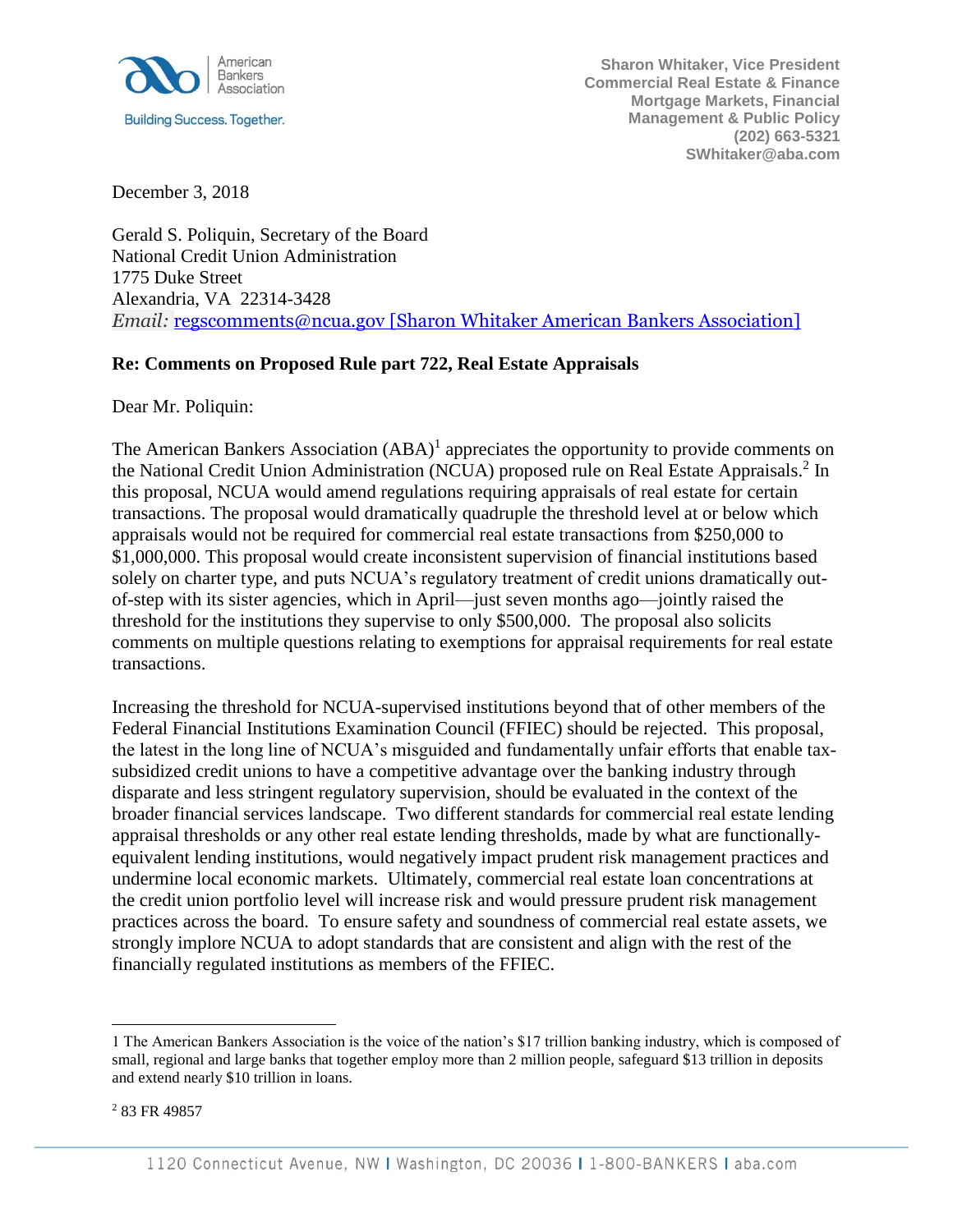Real Estate Appraisals December 3, 2018 Page 2

As NCUA is aware, the appraisal threshold review is in response to the Economic Growth and Regulatory paperwork Reduction Act (EGRPRA), and ABA does not oppose credit unions enjoying the benefit of an increased \$500,000 threshold that aligns with the recently changed standard adopted on April 9, 2018 by the Office of the Comptroller of the Currency, the Board of Governors of the Federal Reserve System and the Federal Deposit Insurance Corporation. Additionally, NCUA should collaborate with the joint regulators in newly proposed rulemaking for residential real estate transactions and mirror the same proposal standards being considered for comment currently.

We strongly believe the regulatory standards for appraisals should be consistent for all interagency bodies that regulate financial institutions within FFIEC. Since the establishment of FFIEC in March 1979, regulatory standards and regulatory changes regarding appraisals have remained uniform for all institutions under this umbrella. Indeed, uniformity in supervision is why FFIEC exists:

*The Council is a formal interagency body empowered to prescribe uniform principles, standards and report forms for the federal examination of financial institutions by the Board of Governors of the Federal Reserve System (FRB), the Federal Deposit Insurance Corporation (FDIC), the National Credit Union Administration (NCUA), the Office of the Comptroller of the Currency (OCC) and the Consumer Financial Protection Bureau (CFPB) and to make recommendation to promote uniformity in the supervision of financial institutions*. 3

In enacting Title XI of the Financial Institutions Reform, Recovery, and Enforcement Act of 1989 (FIRREA), Congress long ago recognized the importance of stable, safe and sound real estate markets, and embedded a holistic approach to the appraisal standards through regulatory oversight that must be standardized. FIRREA requires that federally regulated financial institutions, including credit unions, use state certified or licensed appraisers to perform appraisals in federally related transactions. Creating inconsistent *de minimis* thresholds, which NCUA proposes to be twice the amount for prudentially regulated banks, coupled with different definitions for appraisal requirements on refinances, renewals and trouble debt restructures (TDRs), along with a myriad of other standards being recommended for change throughout the proposed rule, critically undermines Congressional intent in requiring all types of charters to be subject to these standards.

## **Consequences of Double Standards**

Moreover, by creating two different standards for commercial real estate lending appraisal requirements, NCUA will create inconsistent practices in the marketplace that that will polarize industry methods and undermine prudent risk management. If the exemption is arbitrarily expanded for one charter over another, the impact will be significant and will include unintended consequences such as: a) undermining banks' ability to compete for commercial real estate loans due to significant fee concessions by one segment of the marketplace; b) creating increased risk within the credit union industry through higher concentrations of commercial real estate pools

l <sup>3</sup> FFIEC, About The FFIEC, Mission,<https://www.ffiec.gov/about.htm>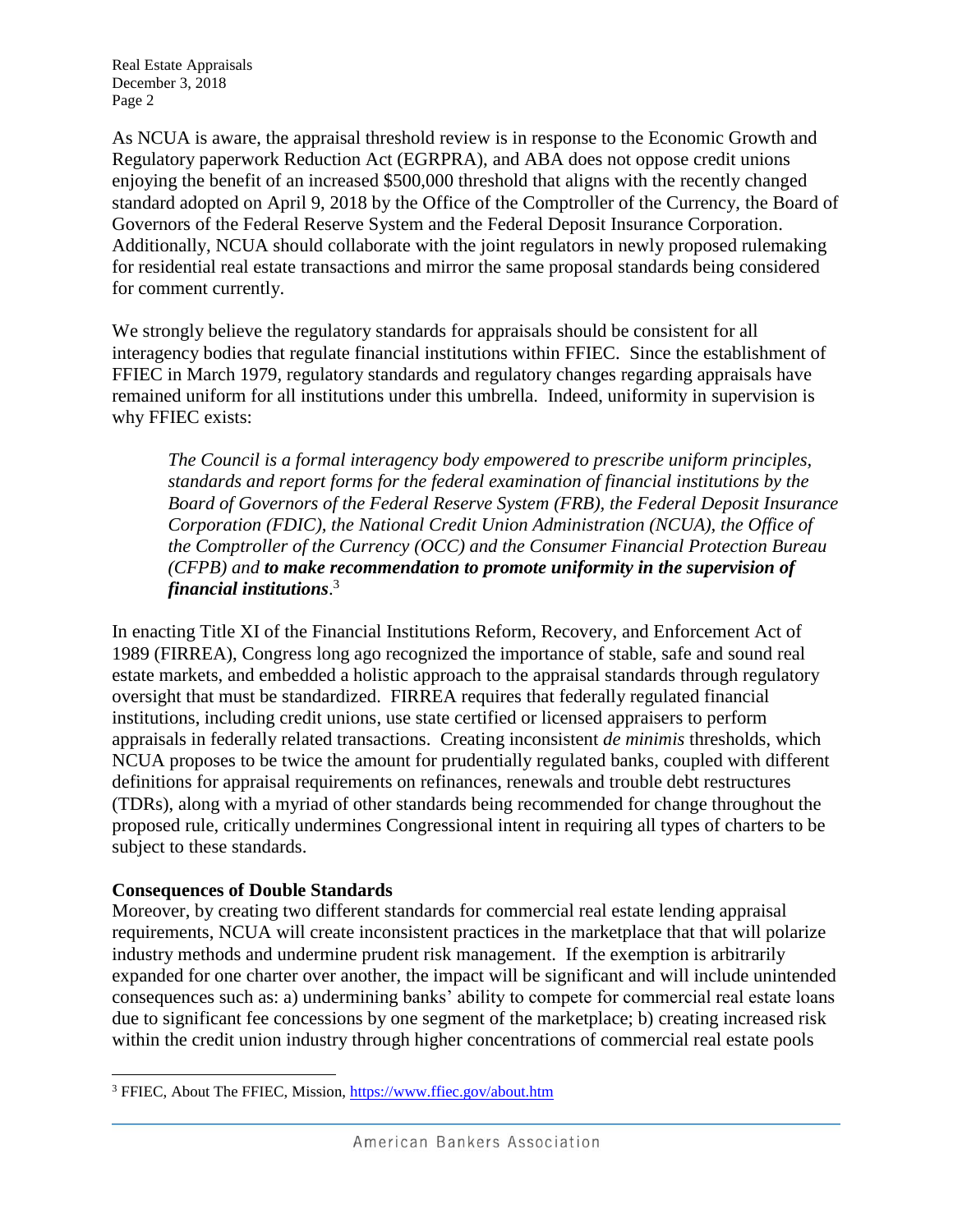Real Estate Appraisals December 3, 2018 Page 3

(originated without appraisals); c) increasing the burden of operational oversight of risk management controls at individual credit unions, who must now assess the level of risk within their commercial real estate portfolio, while also increasing the regulatory exam requirements of NCUA necessary for the expanding CRE concentrations.

## **General Comments**

Besides strongly objecting to the proposal for the appraisal threshold, we wanted to address these additional questions posed by the NCUA:

- **Proposed § 722.3 (a)(1)-(6) General Accounting Principles ASC 320-20-20** We do not support changing the current definition of when an appraisal is required to the new proposed definition. General Accounting Principles ASC 320-20-20 is a more clearly defined or a better standard. When reviewing GAP ASC 320-20-20 it appears that loans when classified as TDRs will not require an appraisal. We believe consistency and standardization of appraisals for originations, renewals and classified assets should be a uniform standard for all federally regulated institutions and the definitions should remain the same and not be changed to a GAP definition.
- **Proposed Removal of Appraisals and Written Estimates Requirement for Transactions Fully or Partially Guaranteed by a U.S. Government Agency**  We do not believe transactions that are fully or partially guaranteed by a U.S. government agency should qualify for exemption from the requirement for an appraisal or a written estimate of value. For example, an origination for the Small Business Administration 504 Program would not require any type of appraisal or written estimate. This provides a competitive advantage to those institutions regulated by the NCUA—with no business or other justification. In the end, the ultimate risk falls to the taxpayers since the government guarantees the loans. As such, we believe the standards for equal loan products should be consistent and unified for all federally examined institutions.

 **Change in the Use of State Certified Appraisers**  We believe all federally insured institutions examined by the interagency bodies within FFIEC should have the same requirement for the use of State Certified Appraisers for all commercial real estate transactions over \$500,000, at the requirement set uniformly by all of the agencies.

## **Conclusion**

Consistency in the marketplace serves to assure level lending standards. Consistent appraisal requirements assure equal credit opportunities in the marketplace by providing coherent risk management criteria that support the continued stabilization of the commercial real estate markets across the nation. One segment of the financial industry should not be allowed to gain competitive advantage via arbitrary differences in regulation to serve the commercial real estate marketplace, and NCUA should not foster such competitive advantages that hold credit unions to an alternative standard.

The rules under which financial institutions must operate should be transparent and consistent for all federally insured institutions. Over a considerable time period, FFIEC has judicially measured risk, and the outcome and standards forged by this experience should be recognized and duly